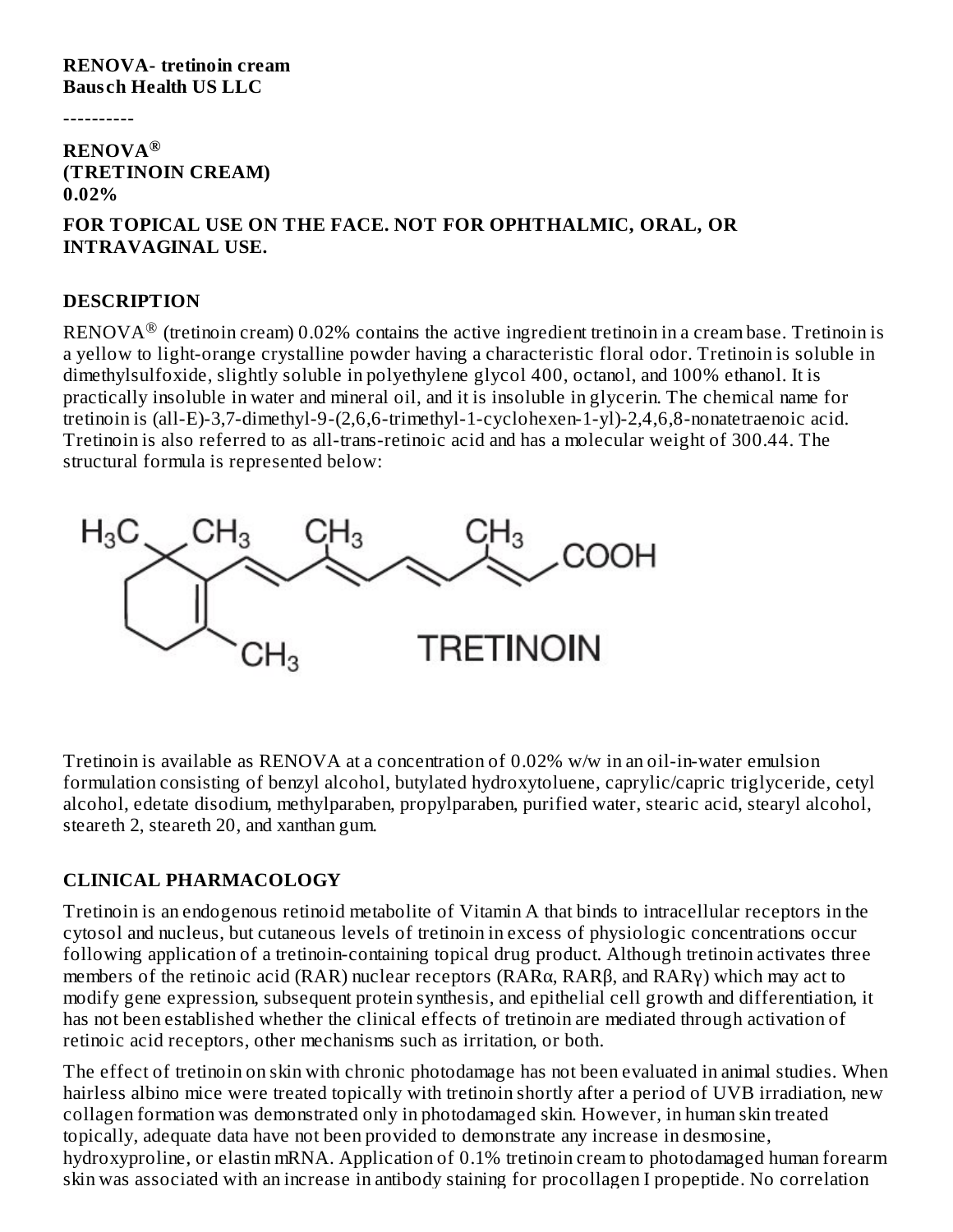skin was associated with an increase in antibody staining for procollagen I propeptide. No correlation was made between procollagen I propeptide staining with collagen I levels or with observed clinical effects. Thus, the relationships between the increased collagen in rodents, increased procollagen I propeptide in humans, and the clinical effects of tretinoin have not yet been clearly defined.

Tretinoin was shown to enhance UV-stimulated melanogenesis in pigmented mice. Generalized amyloid deposition in the basal layer of tretinoin-treated skin was noted in a 2-year mouse study. In a different study, hyalinization at tretinoin-treated skin sites was noted at doses beginning at 0.25 mg/kg in CD-1 mice.

The transdermal absorption of tretinoin from various topical formulations ranged from 1% to 31% of applied dose, depending on whether it was applied to healthy skin or dermatitic skin. No percutaneous absorption study was conducted with RENOVA (tretinoin cream) 0.02% in human volunteers. When percutaneous absorption of the oil-in-water emulsion formulation at 0.05% concentration was assessed in healthy male subjects with radiolabeled cream after a single application (n=7), as well as after repeated daily applications (n=7) for 28 days, the absorption of tretinoin was less than 2% and the extent of bioavailability was less after repeated application. No significant difference in endogenous concentrations of tretinoin was observed between single and repeated daily applications.

# **INDICATIONS AND USAGE**

### **(To understand fully the indication for this product, pleas e read the entire INDICATIONS AND USAGE s ection of the labeling.)**

RENOVA (tretinoin cream) 0.02% is indicated as an adjunctive agent (see second bullet point below) for use in the mitigation (palliation) of fine facial wrinkles in patients who use comprehensive skin care and sunlight avoidance programs. **RENOVA (tretinoin cream) 0.02% DOES NOT ELIMINATE WRINKLES, REPAIR SUN-DAMAGED SKIN, REVERSE PHOTOAGING, or RESTORE MORE YOUTHFUL or YOUNGER SKIN.** In double-blind, vehicle-controlled clinical studies, many patients in the vehicle group achieved desired palliative effects on fine wrinkling of facial skin with the use of comprehensive skin care and sunlight avoidance programs including sunscreens, protective clothing, and non-prescription emollient creams.

- RENOVA (tretinoin cream) 0.02% has NOT DEMONSTRATED A MITIGATING EFFECT on significant signs of chronic sunlight exposure such as coarse or deep wrinkling, tactile roughness, mottled hyperpigmentation, lentigines, telangiectasia, skin laxity, keratinocytic atypia, melanocytic atypia, or dermal elastosis.
- RENOVA (tretinoin cream) 0.02% should be used under medical supervision as an adjunct to a comprehensive skin care and sunlight avoidance program that includes the use of effective sunscreens (minimum SPF of 15) and protective clothing.
- Patients with visible actinic keratosis and patients with a history of skin cancer were excluded from clinical trials of RENOVA (tretinoin cream) 0.02%. Thus the effectiveness and safety of RENOVA (tretinoin cream) 0.02% in these populations are not known at this time.
- Neither the safety nor the effectiveness of RENOVA (tretinoin cream) 0.02% for the prevention or treatment of actinic keratoses or skin neoplasms has been established.
- Neither the safety nor the efficacy of using RENOVA (tretinoin cream) 0.02% daily for greater than 52 weeks has been established, and daily use beyond 52 weeks has not been systematically and histologically investigated in adequate and well-controlled trials (see **WARNINGS**).

# **Clinical Trials**

Four adequate and well-controlled multi-center trials and one single-center randomized, controlled trial were conducted involving a total of 324 evaluable patients treated with RENOVA (tretinoin cream) 0.02% and 332 evaluable patients treated with the vehicle cream on the face for 24 weeks with a comprehensive skin care and sun avoidance program, to assess the effects on fine and coarse wrinkling,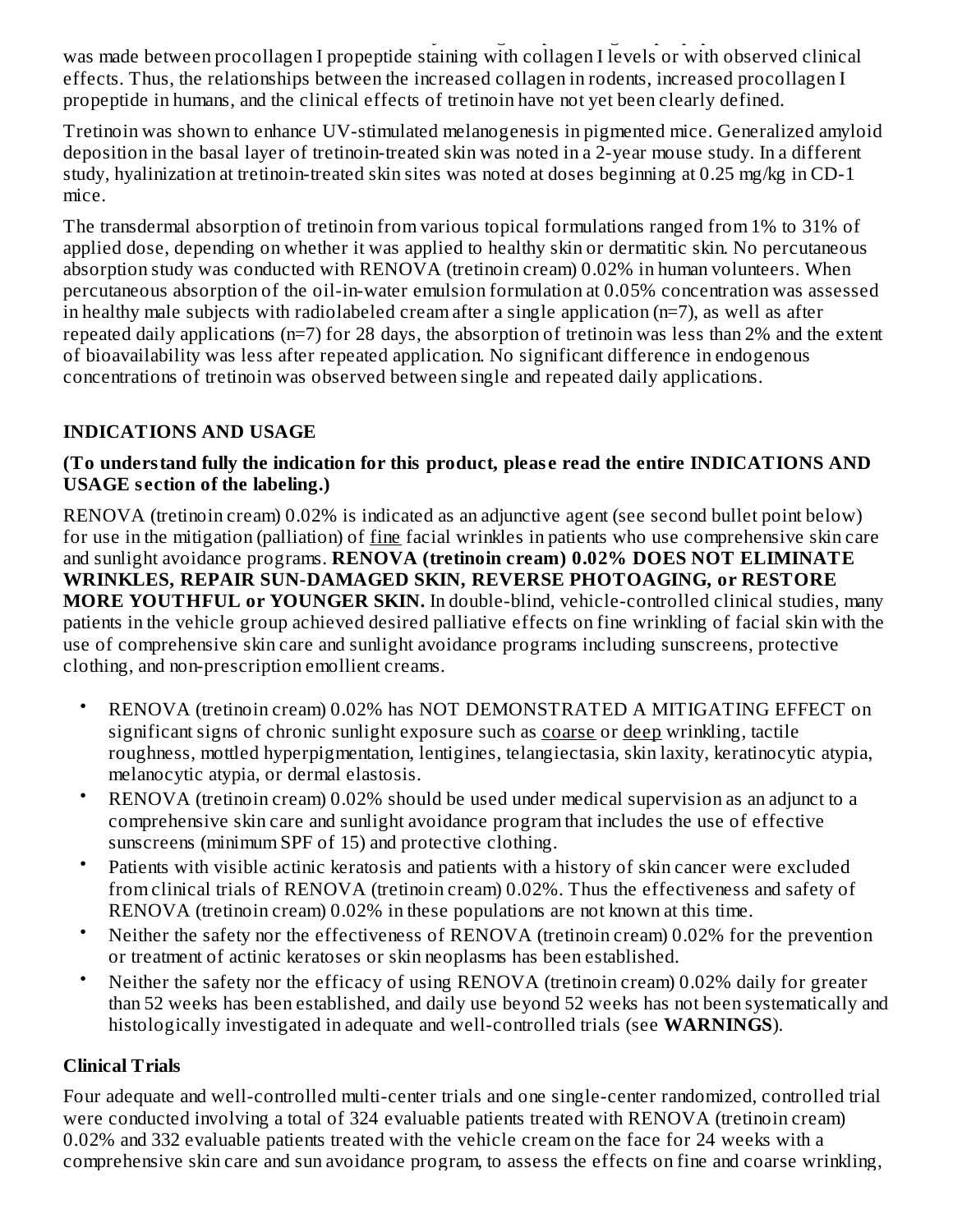mottled hyperpigmentation, tactile skin roughness, and laxity. Patients were evaluated at baseline on a 10-unit scale and changes from that baseline rating were categorized as follows:

| Worsening:            | Increase of 1 unit or more.   |
|-----------------------|-------------------------------|
| No improvement:       | No change.                    |
| Minimal improvement:  | Reduction of 1 unit.          |
| Mild improvement:     | Reduction of 2 units.         |
| Moderate improvement: | Reduction of 3 units or more. |

In these trials, the fine and coarse wrinkling, mottled hyperpigmentation, tactile roughness, and laxity of the facial skin were thought to be caused by multiple factors which included intrinsic aging or environmental factors, such as chronic sunlight exposure.

Two of the five trials provided adequate demonstration of efficacy for mitigation of fine facial wrinkling. No two of the five trials adequately demonstrated efficacy for mitigation of coarse wrinkling, mottled hyperpigmentation, tactile skin roughness, and laxity. Data for fine wrinkling (the indication for which RENOVA (tretinoin cream) 0.02% demonstrated efficacy) from all five trials (four studies in lightly pigmented subjects with Fitzpatrick Skin Types I-III and one study in darkly pigmented subjects with Fitzpatrick Skin Types IV-VI) is provided below:

| FINE WRINKLING IN LIGHTLY PIGMENTED SUBJECTS |                                                                                              |                                |  |  |
|----------------------------------------------|----------------------------------------------------------------------------------------------|--------------------------------|--|--|
|                                              | <b>Subjects Using</b><br><b>RENOVA</b><br>(tretinoin cream)<br>$0.02\% + CSP^*$<br>$(N=279)$ | Vehicle + $CSP^*$<br>$(N=280)$ |  |  |
| Worsened                                     | 1%                                                                                           | 3%                             |  |  |
| No Change                                    | 40%                                                                                          | 58%                            |  |  |
| Minimal Improvement                          | 35%                                                                                          | 27%                            |  |  |
| Mild Improvement                             | 15%                                                                                          | 9%                             |  |  |
| Moderate Improvement                         | 10%                                                                                          | 3%                             |  |  |

A single-center study (N=107) in darkly pigmented, mostly African-American, subjects with Fitzpatrick Skin Types IV-VI demonstrated minimal or mild improvement in fine facial wrinkling in 43% of patients using Vehicle + CSP compared to 29% of subjects using  $RENOVA$  (tretinoin cream)  $0.02\% + CSP^*$ . Although fewer darkly pigmented subjects improved with RENOVA (tretinoin cream) 0.02% than with vehicle, these findings may reflect the small size of this study.

CSP – Comprehensive skin protection and sunlight avoidance programs including use of \*sunscreens, protective clothing, and non-prescription emollient creams.

Self-assessment of fine wrinkles after 24 weeks of treatment with either RENOVA (tretinoin cream) 0.02% or Vehicle from the four studies in lightly pigmented patients showed the following: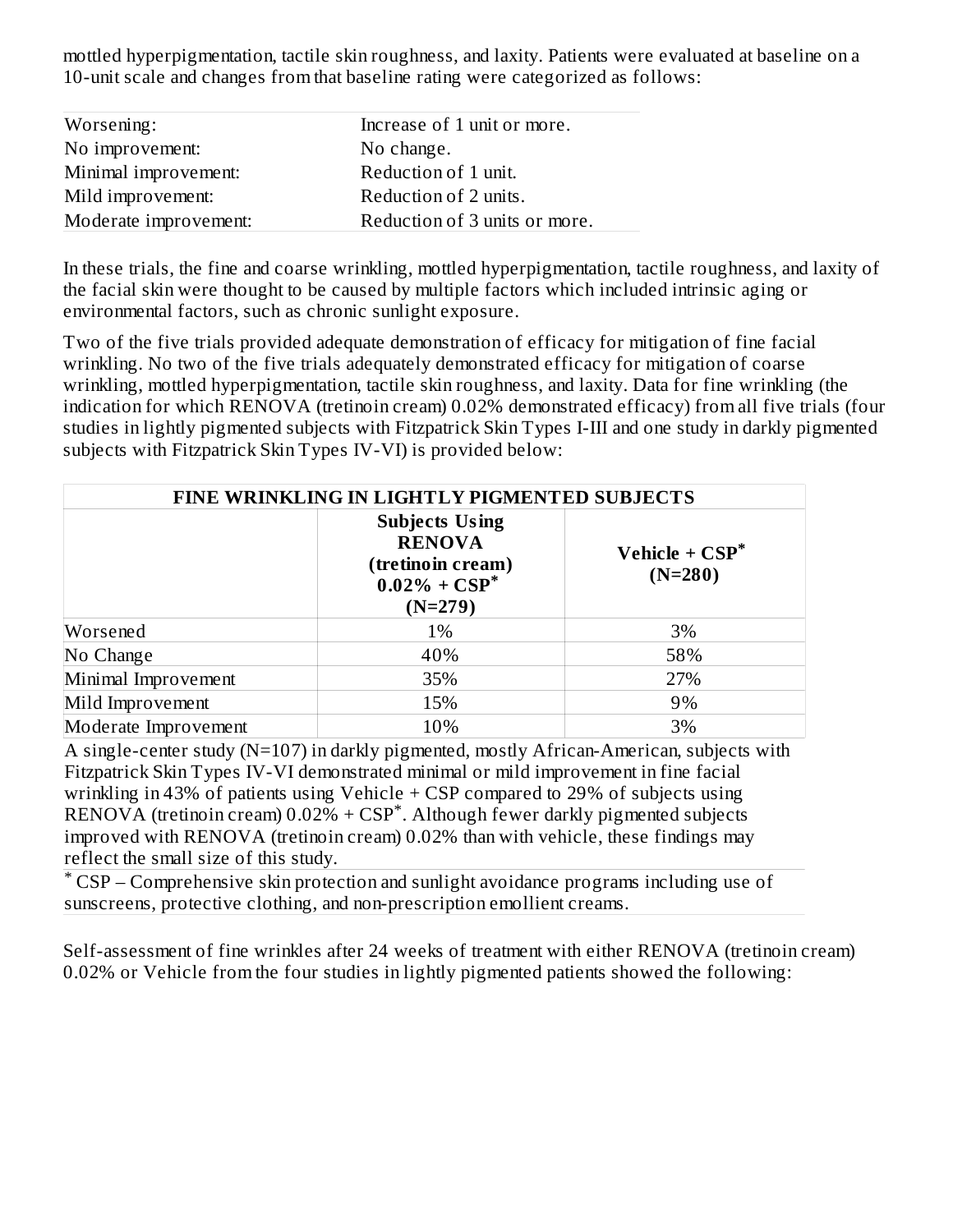

No studies have been conducted comparing the facial irritation or efficacy of RENOVA (tretinoin cream) 0.02% to RENOVA (tretinoin cream) 0.05% (older marketed formulation).

Patients may lose some of the mitigating effects of RENOVA (tretinoin cream) 0.02% after 12 weeks of discontinuation of RENOVA (tretinoin cream) 0.02% from their comprehensive skin care and sunlight avoidance program.

# **CONTRAINDICATIONS**

This drug is contraindicated in individuals with a history of sensitivity reactions to any of its components. It should be discontinued if hypersensitivity to any of its ingredients is noted.

### **WARNINGS**

- RENOVA (tretinoin cream) 0.02% is a dermal irritant, and the results of continued irritation of the skin for greater than 52 weeks in chronic use with RENOVA (tretinoin cream) 0.02% are not known. There is evidence of atypical changes in melanocytes and keratinocytes and of increased dermal elastosis in some patients treated with RENOVA (tretinoin cream) 0.05% for longer than 48 weeks. The significance of these findings and their relevance for RENOVA (tretinoin cream) 0.02% are unknown.
- RENOVA (tretinoin cream) 0.02% should not be administered if the patient is also taking drugs known to be photosensitizers (e.g., thiazides, tetracyclines, fluoroquinolones, phenothiazines, sulfonamides) because of the possibility of augmented phototoxicity.

Exposure to sunlight (including sunlamps) should be avoided or minimized during use of RENOVA (tretinoin cream) 0.02% because of heightened sunburn susceptibility. Patients should be warned to use sunscreens (minimum SPF of 15) and protective clothing when using RENOVA (tretinoin cream) 0.02%.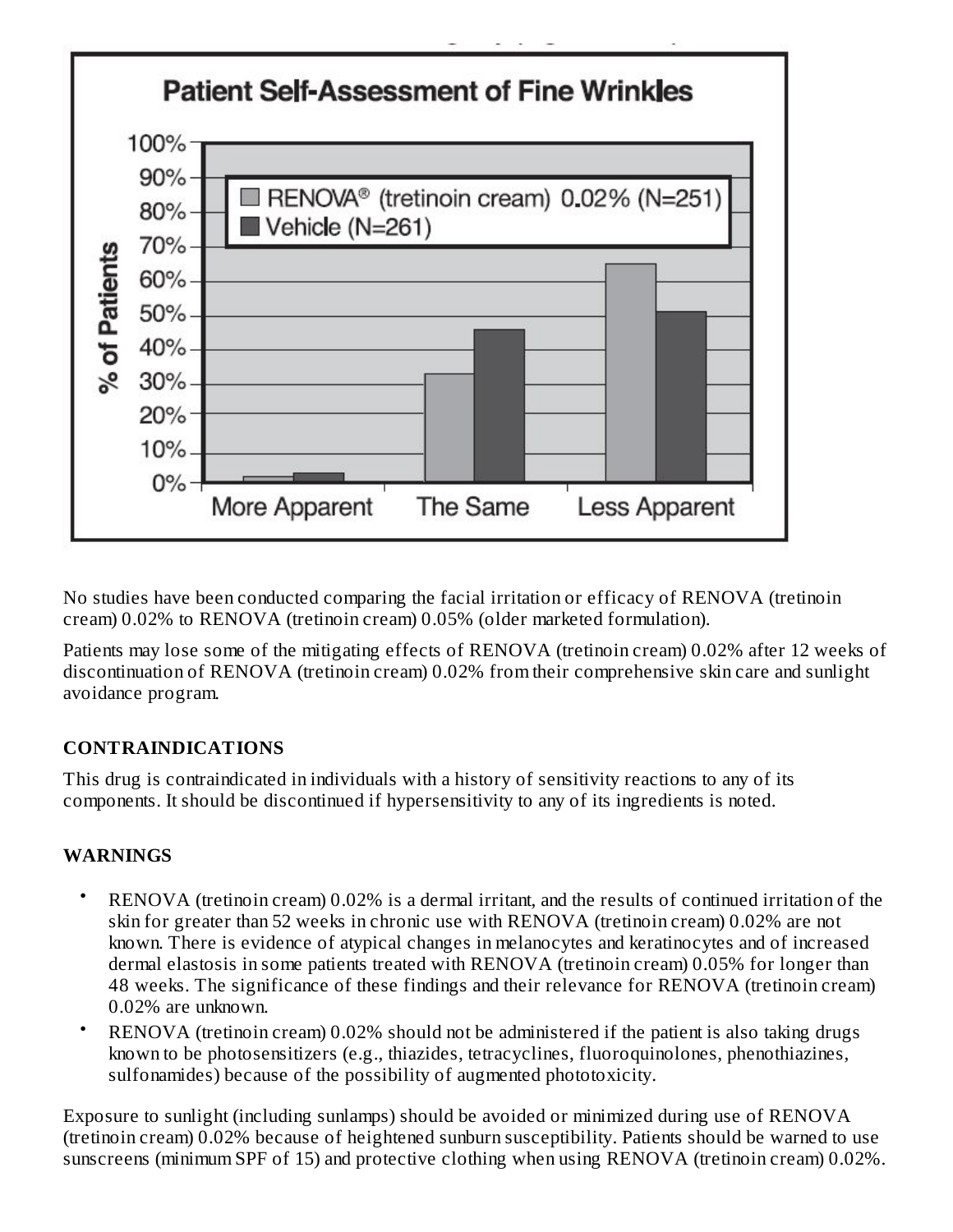Patients with sunburn should be advised not to use RENOVA (tretinoin cream) 0.02% until fully recovered. Patients who may have considerable sun exposure, e.g., due to their occupation, and those patients with inherent sensitivity to sunlight should exercise caution when using RENOVA (tretinoin cream) 0.02% and follow the precautions outlined in the Patient Package Insert.

RENOVA (tretinoin cream) 0.02% should be kept out of the eyes, mouth, angles of the nose, and mucous membranes. Topical use may cause severe local erythema, pruritus, burning, stinging, and peeling at the site of application. If the degree of local irritation warrants, patients should be directed to use less medication, decrease the frequency of application, discontinue use temporarily, or discontinue use altogether and consider additional appropriate therapy.

Tretinoin has been reported to cause severe irritation on eczematous skin and should be used only with caution in patients with this condition.

Application of larger amounts of medication than recommended has not been shown to lead to more rapid or better results, and marked redness, peeling, or discomfort may occur.

# **PRECAUTIONS**

### **General:**

RENOVA (tretinoin cream) 0.02% should be used only as an adjunct to a comprehensive skin care and sunlight avoidance program (see **INDICATIONS AND USAGE**).

If a drug sensitivity, chemical irritation, or a systemic adverse reaction develops, use of RENOVA (tretinoin cream) 0.02% should be discontinued. Weather extremes, such as wind or cold, may be more irritating to patients using tretinoin-containing products.

# **Information for Patients:**

RENOVA (tretinoin cream) 0.02% is to be used as described below unless otherwise directed by your physician:

- 1. It is for use on the face.
- 2. Avoid contact with the eyes, ears, nostrils, angles of the nose, and mouth. RENOVA (tretinoin cream) 0.02% may cause severe redness, itching, burning, stinging, and peeling if used on these areas.
- 3. In the evening, gently wash your face with a mild soap. Pat skin dry and wait 20 to 30 minutes before applying RENOVA (tretinoin cream) 0.02%. Apply only a small pearl-sized (about ¼ inch or 5 mm diameter) amount of RENOVA (tretinoin cream) 0.02% to your face at one time. This should be enough to cover the entire affected area lightly.
- 4. Do not wash your face for at least 1 hour after applying RENOVA (tretinoin cream) 0.02%.
- 5. For best results, you are advised not to apply another skin care product or cosmetic for at least 1 hour after applying RENOVA (tretinoin cream) 0.02%.
- 6. In the morning, apply a moisturizing sunscreen, SPF 15 or greater.
- 7. RENOVA (tretinoin cream) 0.02% is a serious medication. Do not use RENOVA (tretinoin cream) 0.02% if you are pregnant or attempting to become pregnant. If you become pregnant while using RENOVA (tretinoin cream) 0.02%, please contact your physician immediately.
- 8. Avoid sunlight and other medicines that may increase your sensitivity to sunlight.
- 9. RENOVA (tretinoin cream) 0.02% does not remove wrinkles or repair sun-damaged skin.

Please refer to the Patient Package Insert for additional patient information.

### **Drug Interactions:**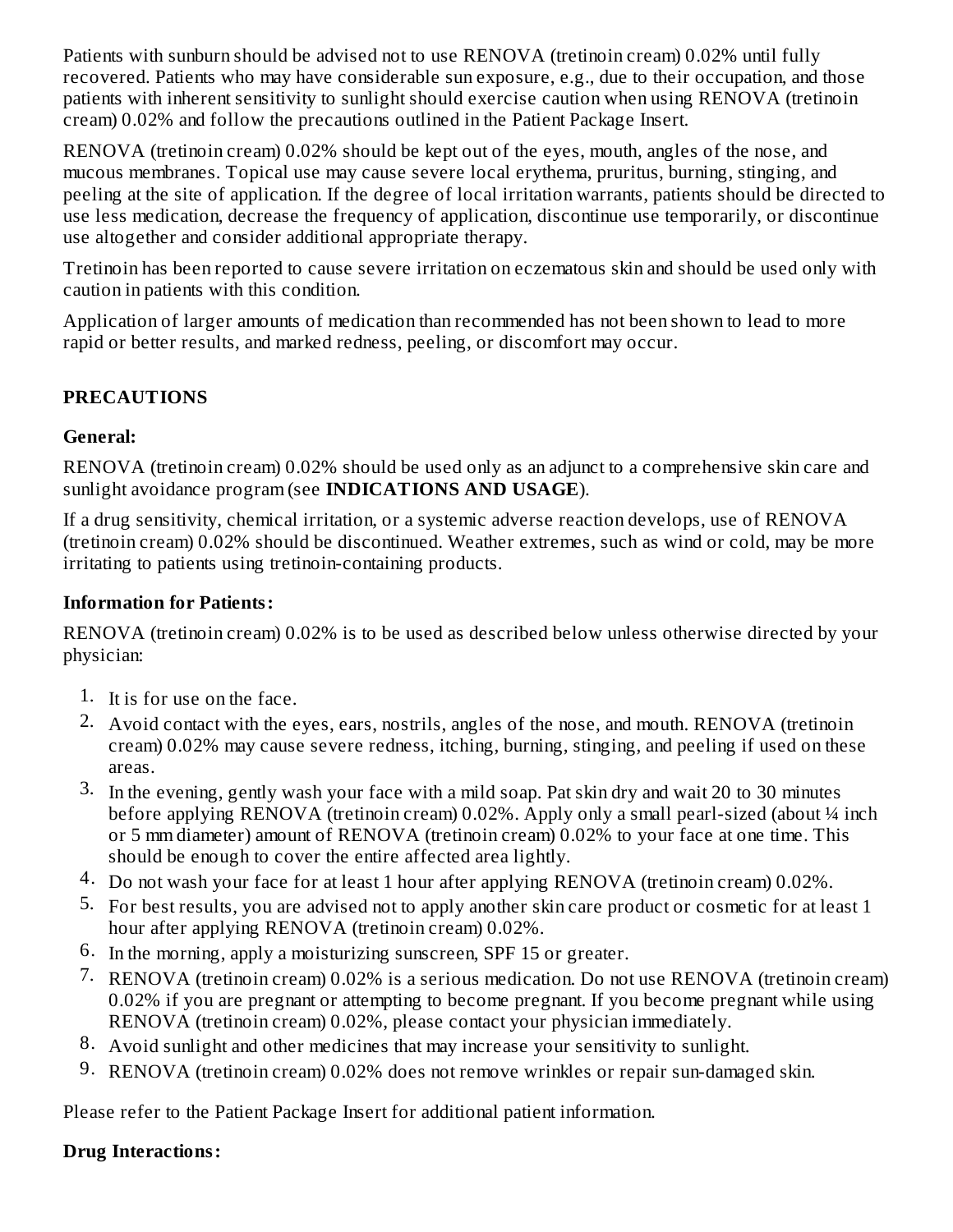Concomitant topical medications, medicated or abrasive soaps, shampoos, cleansers, cosmetics with a strong drying effect, products with high concentrations of alcohol, astringents, spices or lime, permanent wave solutions, electrolysis, hair depilatories or waxes, and products that may irritate the skin should be used with caution in patients being treated with RENOVA (tretinoin cream) 0.02% because they may increase irritation with RENOVA (tretinoin cream) 0.02%.

RENOVA (tretinoin cream) 0.02% should not be administered if the patient is also taking drugs known to be photosensitizers (e.g., thiazides, tetracyclines, fluoroquinolones, phenothiazines, sulfonamides) because of the possibility of augmented phototoxicity.

# **Carcinogenesis, Mutagenesis, Impairment of Fertility:**

In a 91-week dermal study in which CD-1 mice were administered 0.017% and 0.035% formulations of tretinoin, cutaneous squamous cell carcinomas and papillomas in the treatment area were observed in some female mice. These concentrations are near the tretinoin concentration of this clinical formulation (0.02%). A dose-related incidence of liver tumors in male mice was observed at those same doses. The maximum systemic doses associated with the 0.017% and 0.035% formulations are 0.5 and 1.0 mg/kg/day. These doses are 10 and 20 times the maximum human systemic dose, when adjusted for total body surface area. The biological significance of these findings is not clear because they occurred at doses that exceeded the dermal maximally tolerated dose (MTD) of tretinoin and because they were within the background natural occurrence rate for these tumors in this strain of mice. There was no evidence of carcinogenic potential when 0.025 mg/kg/day of tretinoin was administered topically to mice (0.5 times the maximum human systemic dose, adjusted for total body surface area). For purposes of comparisons of the animal exposure to systemic human exposure, the maximum human systemic dose is defined as 1 gram of RENOVA (tretinoin cream) 0.02% applied daily to a 50 kg person (0.004 mg tretinoin/kg body weight).

Studies in hairless albino mice suggest that concurrent exposure to tretinoin may enhance the tumorigenic potential of carcinogenic doses of UVB and UVA light from a solar simulator. This effect has been confirmed in a later study in pigmented mice, and dark pigmentation did not overcome the enhancement of photocarcinogenesis by 0.05% tretinoin. Although the significance of these studies to humans is not clear, patients should minimize exposure to sunlight or artificial ultraviolet irradiation sources.

The mutagenic potential of tretinoin was evaluated in the Ames assay and in the in vivo mouse micronucleus assay, both of which were negative.

In dermal Segment I fertility studies in rats, slight (not statistically significant) decreases in sperm count and motility were seen at 0.5 mg/kg/day (20 times the maximum human systemic dose adjusted for total body surface area), and slight (not statistically significant) increases in the number and percent of nonviable embryos in females treated with 0.25 mg/kg/day (10 times the maximum human systemic dose adjusted for total body surface area) and above were observed. A dermal Segment III study with RENOVA (tretinoin cream) 0.02% has not been performed in any species. In oral Segment I and Segment III studies in rats with tretinoin, decreased survival of neonates and growth retardation were observed at doses in excess of 2 mg/kg/day (83 times the human topical dose adjusted for total body surface area).

# **Pregnancy:**

# **Teratogenic Effects**

ORAL tretinoin has been shown to be teratogenic in rats, mice, rabbits, hamsters, and subhuman primates. It was teratogenic and fetotoxic in Wistar rats when given orally or topically in doses greater than 1 mg/kg/day (42 times the maximum human systemic dose normalized for total body surface area). However, variations in teratogenic doses among various strains of rats have been reported. In the cynomolgus monkey, which, metabolically, is closer to humans for tretinoin than the other species examined, fetal malformations were reported at doses of 10 mg/kg/day or greater, but none were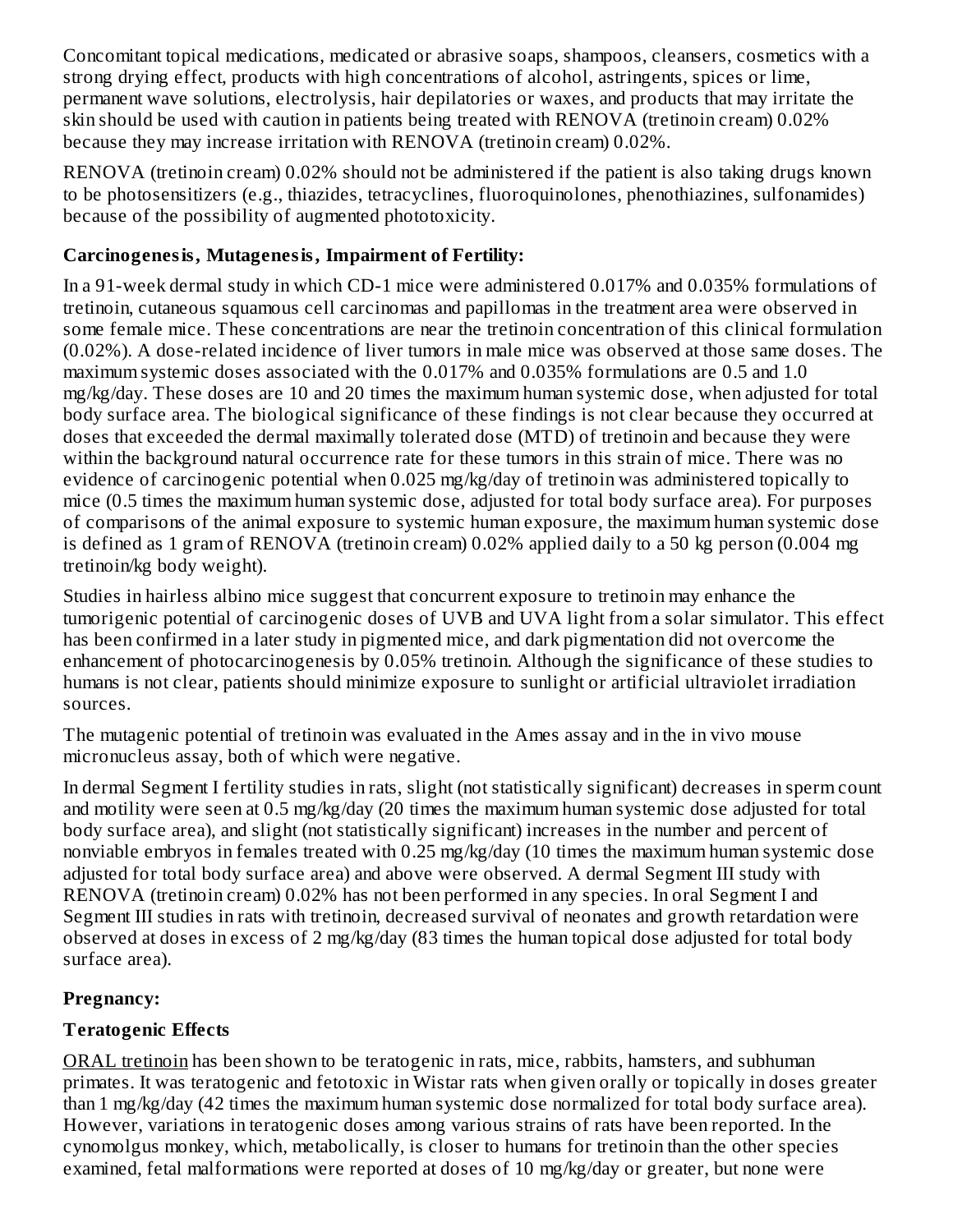observed at 5 mg/kg/day (417 times the maximum human systemic dose adjusted for total body surface area), although increased skeletal variations were observed at all doses. A dose-related increase in embryolethality and abortion was reported. Similar results have also been reported in pigtail macaques.

TOPICAL tretinoin in animal teratogenicity tests has generated equivocal results. There is evidence for teratogenicity (shortened or kinked tail) of topical tretinoin in Wistar rats at doses greater than 1 mg/kg/day (42 times the maximum human systemic dose adjusted for total body surface area). Anomalies (humerus: short 13%, bent 6%, os parietal incompletely ossified 14%) have also been reported when 10 mg/kg/day was dermally applied.

There are other reports in New Zealand White rabbits administered doses of greater than 0.2 mg/kg/day (17 times the maximum human systemic dose adjusted for total body surface area) of an increased incidence of domed head and hydrocephaly, typical of retinoid-induced fetal malformations in this species.

In contrast, several well-controlled animal studies have shown that dermally applied tretinoin may be fetotoxic, but not overtly teratogenic, in rats and rabbits at doses of 1.0 and 0.5 mg/kg/day, respectively (42 times the maximum human systemic dose adjusted for total body surface area in both species).

With widespread use of any drug, a small number of birth defect reports associated temporally with the administration of the drug would be expected by chance alone. Thirty human cases of temporally associated congenital malformations have been reported during two decades of clinical use of another formulation of topical tretinoin (Retin-A®). Although no definite pattern of teratogenicity and no causal association has been established from these cases, five of the reports describe the rare birth defect category holoprosencephaly (defects associated with incomplete midline development of the forebrain). The significance of these spontaneous reports in terms of risk to the fetus is not known.

### **Non-teratogenic Effects**

Dermal tretinoin has been shown to be fetotoxic in rabbits when administered 0.5 mg/kg/day (42 times the maximum human systemic dose normalized for total body surface area). Oral tretinoin has been shown to be fetotoxic, resulting in skeletal variations and increased intrauterine death, in rats when administered 2.5 mg/kg/day (104 times the maximum human systemic dose adjusted for total body surface area).

There are, however, no adequate and well-controlled studies in pregnant women. RENOVA (tretinoin cream) 0.02% should not be used during pregnancy.

### **Nursing Mothers:**

It is not known whether this drug is excreted in human milk. Since many drugs are excreted in human milk, mitigation of fine facial wrinkles with RENOVA (tretinoin cream) 0.02% may be postponed in nursing mothers until after completion of the nursing period.

# **Pediatric Us e:**

Safety and effectiveness in patients less than 18 years of age have not been established.

# **Geriatric Us e:**

In clinical studies with RENOVA (tretinoin cream) 0.02%, patients aged 65 to 71 did not demonstrate a significant difference for improvement in fine wrinkling when compared to patients under the age of 65. Patients aged 65 and over may demonstrate slightly more irritation, although the differences were not statistically significant in the clinical studies for RENOVA (tretinoin cream) 0.02%. Safety and effectiveness of RENOVA (tretinoin cream) 0.02% in individuals older than 71 years of age have not been established.

# **ADVERSE REACTIONS**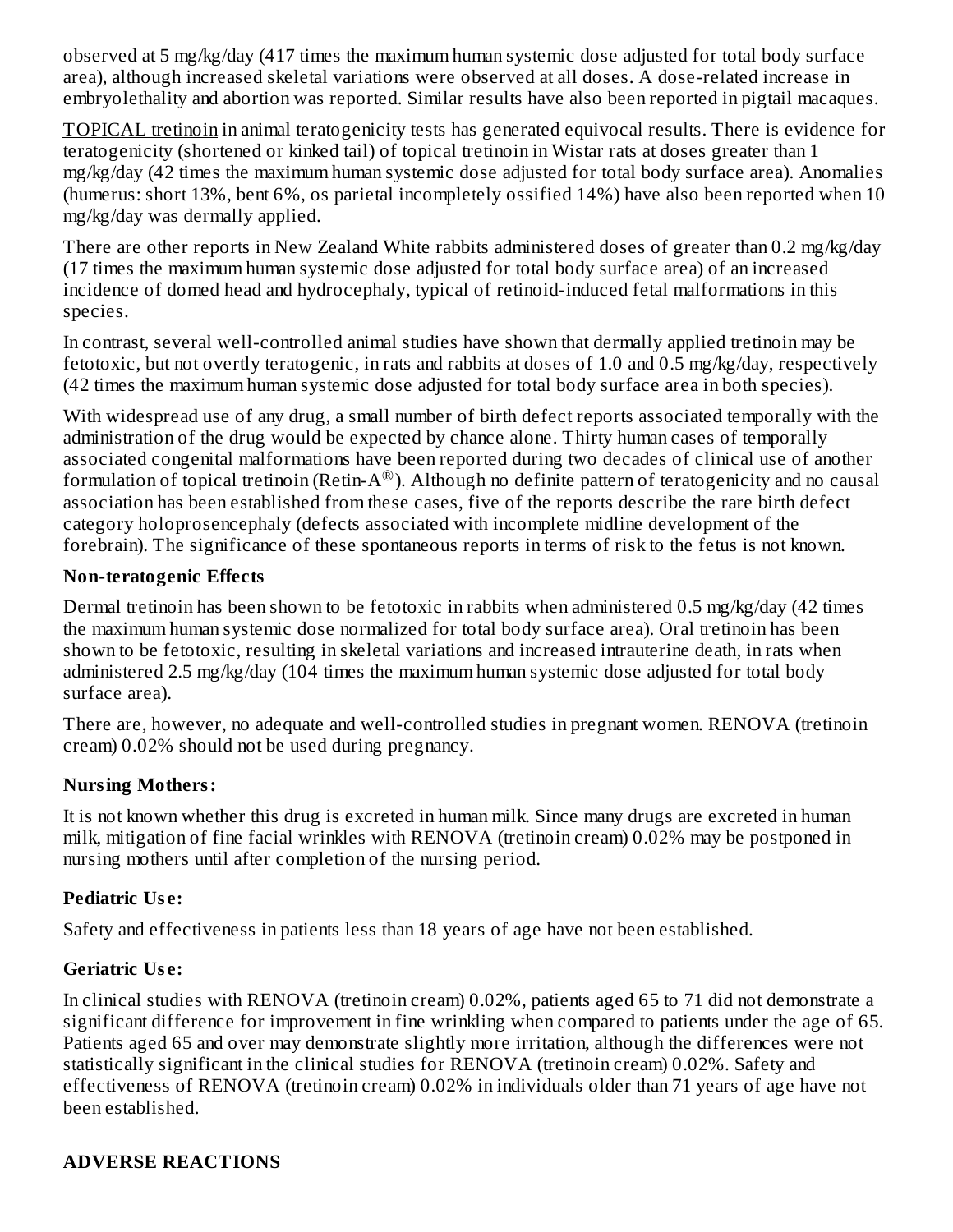### (See **WARNINGS** and **PRECAUTIONS**.)

In double-blind, vehicle-controlled studies involving 339 patients who applied RENOVA (tretinoin cream) 0.02% to their faces, adverse reactions associated with the use of RENOVA (tretinoin cream) 0.02% were limited primarily to the skin. Almost all patients reported one or more local reactions such as peeling, dry skin, burning, stinging, erythema, and pruritus. In 32% of all study patients, skin irritation was reported that was severe, led to temporary discontinuation of RENOVA (tretinoin cream) 0.02%, or led to use of a mild topical corticosteroid. About 7% of patients using RENOVA (tretinoin cream) 0.02%, compared to less than 1% of the control patients, had sufficiently severe local irritation to warrant short-term use of mild topical corticosteroids to alleviate local irritation. About 4% of patients had to discontinue use of RENOVA (tretinoin cream) 0.02% because of adverse reactions.

Approximately 2% of spontaneous postmarketing adverse event reporting for RENOVA (tretinoin cream) 0.05% were for skin hypo- or hyperpigmentation. Other spontaneously reported adverse events for RENOVA (tretinoin cream) 0.05% predominantly appear to be local reactions similar to those seen in clinical trials.

#### **To report SUSPECTED ADVERSE REACTIONS, contact Baus ch Health US, LLC at 1-800- 321-4576 or FDA at 1-800-FDA-1088 or www.fda.gov/medwatch.**

# **OVERDOSAGE**

Application of larger amounts of medication than recommended has not been shown to lead to more rapid or better results, and marked redness, peeling, or discomfort may occur. Oral ingestion of the drug may lead to the same side effects as those associated with excessive oral intake of Vitamin A.

# **DOSAGE AND ADMINISTRATION**

- Do NOT use RENOVA (tretinoin cream) 0.02% if the patient is pregnant or is attempting to become pregnant or is at high risk of pregnancy.
- Do NOT use RENOVA (tretinoin cream) 0.02% if the patient is sunburned or if the patient has eczema or other chronic skin conditions of the face.
- Do NOT use RENOVA (tretinoin cream) 0.02% if the patient is inherently sensitive to sunlight.
- Do NOT use RENOVA (tretinoin cream) 0.02% if the patient is also taking drug(s) known to be photosensitizers (e.g., thiazides, tetracyclines, fluoroquinolones, phenothiazines, sulfonamides) because of the possibility of augmented phototoxicity.

Patients require detailed instruction to obtain maximal benefits and to understand all the precautions necessary to use this product with greatest safety. The physician should review the Patient Package Insert.

RENOVA (tretinoin cream) 0.02% should be applied to the face once a day in the evening, using only enough to cover the entire affected area lightly. Patients should gently wash their faces with a mild soap, pat the skin dry, and wait 20 to 30 minutes before applying RENOVA (tretinoin cream) 0.02%. The patient should apply a small pearl-sized (about ¼ inch or 5 mm diameter) amount of cream to cover the entire affected area lightly. Caution should be taken when applying the cream to avoid the eyes, ears, nostrils, and mouth.

Application of RENOVA (tretinoin cream) 0.02% may cause a transitory feeling of warmth or slight stinging.

Mitigation (palliation) of fine facial wrinkling may occur gradually over the course of therapy. Up to 6 months of therapy may be required before the effects are seen.

With discontinuation of RENOVA (tretinoin cream) 0.02% therapy, some patients may lose the mitigating effects of RENOVA (tretinoin cream) 0.02% on fine facial wrinkles. **The safety and**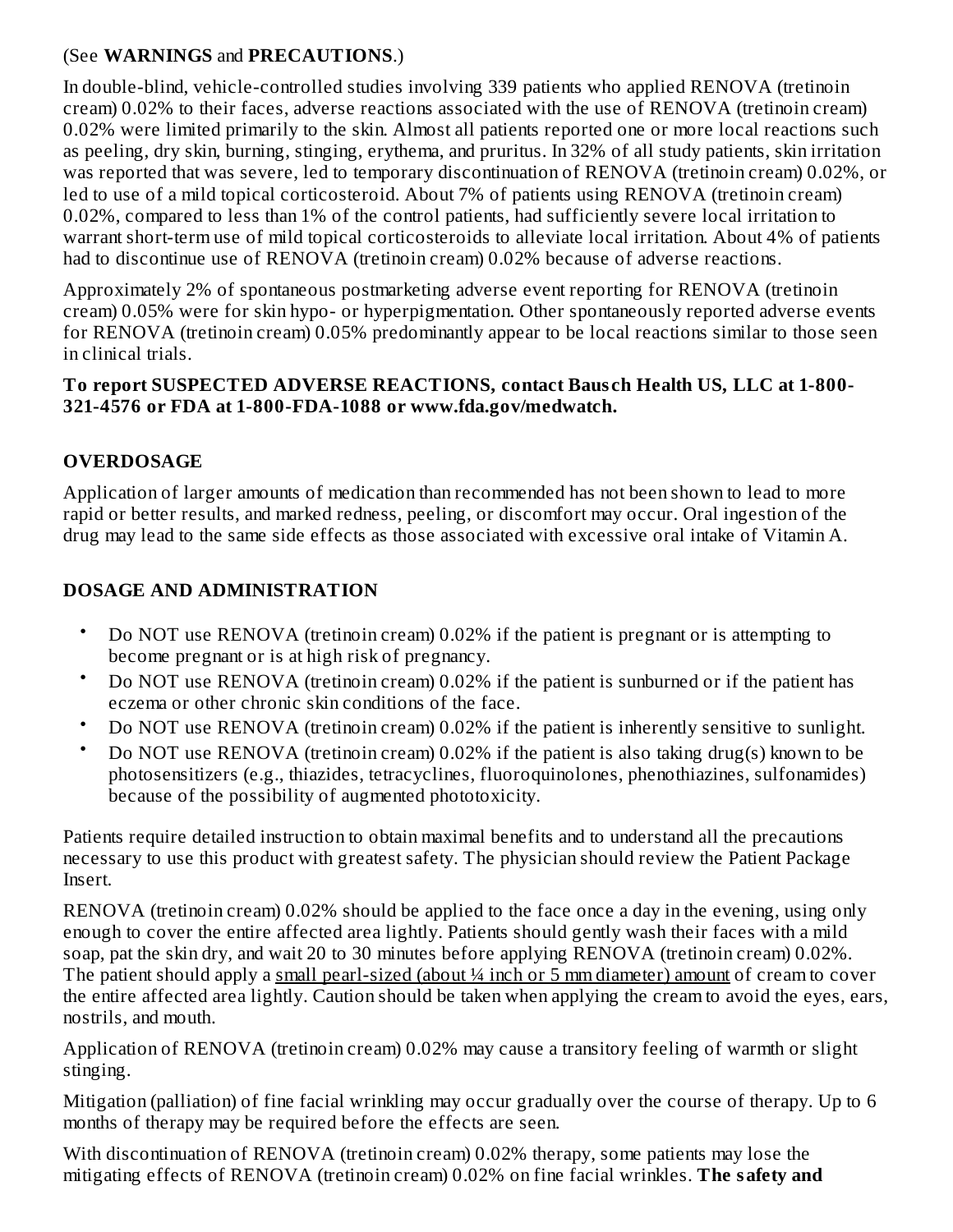### **effectiveness of using RENOVA (tretinoin cream) 0.02% daily for greater than 52 weeks have not been established.**

Application of larger amounts of medication than recommended may not lead to more rapid or better results, and marked redness, peeling, or discomfort may occur.

Patients treated with RENOVA (tretinoin cream) 0.02% may use cosmetics but the areas to be treated should be cleansed before the medication is applied (see **PRECAUTIONS**).

### **HOW SUPPLIED**

RENOVA $^{\circledR}$  (tretinoin cream), 0.02% is available in tubes containing 20 grams (NDC 0187-5150-20), 40 grams (NDC 0187-5150-40), 60 grams (NDC 0187-5150-60), and in pumps containing 44 grams (NDC 0187-5150-44).

### **Storage:**

Store at  $25^{\circ}$ C (77°F); excursions permitted to  $15^{\circ}$  to  $30^{\circ}$ C (59° to  $86^{\circ}$ F).

### **QUESTIONS:**

Physicians and Pharmacists can call 1-800-321-4576, from 8:30 a.m. to 4:30 p.m. Eastern Time, Monday through Friday.

### **Manufactured for:**

Bausch Health US, LLC Bridgewater, NJ 08807 USA

### **Manufactured by:**

Bausch Health Companies Inc. Laval, Quebec H7L 4A8, Canada

RENOVA and Retin-A are trademarks of Bausch Health Companies Inc. or its affiliates.

© 2019 Bausch Health Companies Inc. or its affiliates

Rev. 09/2019

9418703

9418803

**RENOVA (TRETINOIN CREAM) 0.02% RENOVA (reh-NO-vah)** Generic Name: Tretinoin Cream (0.02%) **Us e only on the Face**

Read this leaflet carefully before you start to use your medicine. Read the information you get every time you get more medicine. There may be new information about the drug. This leaflet does not take the place of talks with your doctor. It is important for you to talk with your doctor about how to use  $\overline{\text{RENOVA}}^{\circledR}$  (tretinoin cream) 0.02% for the best results and how to reduce side effects.

# **What is the Most Important Information about RENOVA (tretinoin cream) 0.02%?**

RENOVA (tretinoin cream) 0.02% is a serious medicine. **Do not us e RENOVA (tretinoin cream) 0.02% if you are pregnant or attempting to become pregnant**. If you become pregnant while using RENOVA (tretinoin cream) 0.02%, please contact your doctor immediately.

Avoid sunlight and other medicines that may increase your sensitivity to sunlight (see "**Who should not**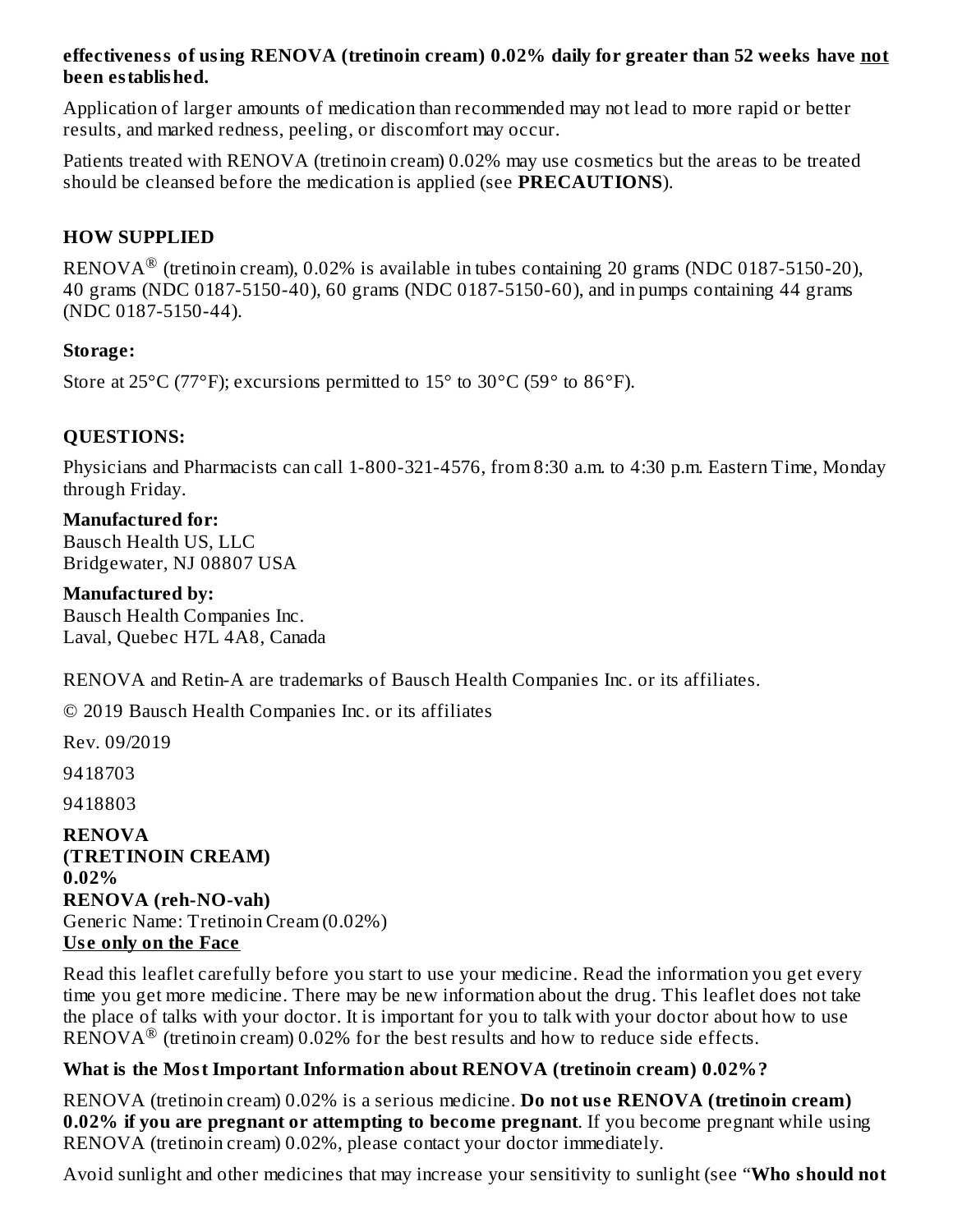### **us e RENOVA (tretinoin cream) 0.02%?"**).

RENOVA (tretinoin cream) 0.02% does **not** remove wrinkles or repair sun-damaged skin. (see "**What is RENOVA (tretinoin cream) 0.02%?**" for more details.)

# **What is RENOVA (tretinoin cream) 0.02%?**

RENOVA (tretinoin cream) 0.02% is a prescription medicine that may reduce fine facial wrinkles. It is for patients who are using a total skin care and sunlight avoidance program. RENOVA (tretinoin cream) 0.02% does not remove wrinkles or repair sun-damaged skin. RENOVA (tretinoin cream) 0.02% does not work for everyone who uses it. It may work better for some patients than for others. RENOVA (tretinoin cream) 0.02% should be used only under the guidance of your doctor as part of a sunlight avoidance and total skin care program. This program should include avoiding sunlight as much as possible, using clothing to protect you from sunlight, using sunscreens with a minimum SPF of 15, and using face creams that add moisture to the skin.

When you use RENOVA (tretinoin cream) 0.02%, you will not see improvement right away. Generally, you may notice some effects in 3 to 4 months. If RENOVA (tretinoin cream) 0.02% treatment is stopped, the improvement may gradually disappear.

The use of RENOVA (tretinoin cream) 0.02% in patients for more than 52 weeks has not been studied. Therefore, it is not known if RENOVA (tretinoin cream) 0.02% is safe or works if used longer than 52 weeks. In a study in people with medium to dark skin color, RENOVA (tretinoin cream) 0.02% has not demonstrated a benefit over a sunlight avoidance and total skin care program. RENOVA (tretinoin cream) 0.02% has not been studied in people with visible actinic keratoses or in people with a history of skin cancer.

# **Who should not us e RENOVA (tretinoin cream) 0.02%?**

Do not use RENOVA (tretinoin cream) 0.02% if:

- you are pregnant or plan to become pregnant. If you become pregnant while using RENOVA (tretinoin cream) 0.02%, please contact your doctor immediately.
- you are sunburned or your skin is irritated.
- you are highly sensitive to sunlight.
- you are allergic to any of the ingredients in RENOVA (tretinoin cream) 0.02%. The active ingredient is tretinoin. Ask your doctor or pharmacist about the inactive ingredients.

RENOVA (tretinoin cream) 0.02% can cause increased skin irritation and increased chance of sunburn.

Tell your doctor if you have any skin condition. RENOVA (tretinoin cream) 0.02% may not be right for you.

Because RENOVA (tretinoin cream) 0.02% may make your skin more likely to burn from sunlight, tell your doctor if you are using other medicines that increase sensitivity to sunlight. You should not use RENOVA (tretinoin cream) 0.02% with such medicines. These include, but are not limited to:

- thiazides (to treat high blood pressure)
- tetracyclines, fluoroquinolones, sulfonamides (to treat infection)
- phenothiazines (to treat serious emotional problems)

If you are taking any prescription or non-prescription medicines, check with your doctor to make sure you can use RENOVA (tretinoin cream) 0.02% with them.

We do not know if RENOVA (tretinoin cream) 0.02% is passed to infants through breast milk. Therefore, tell your doctor if you are breast feeding.

# **How should I us e RENOVA (tretinoin cream) 0.02%?**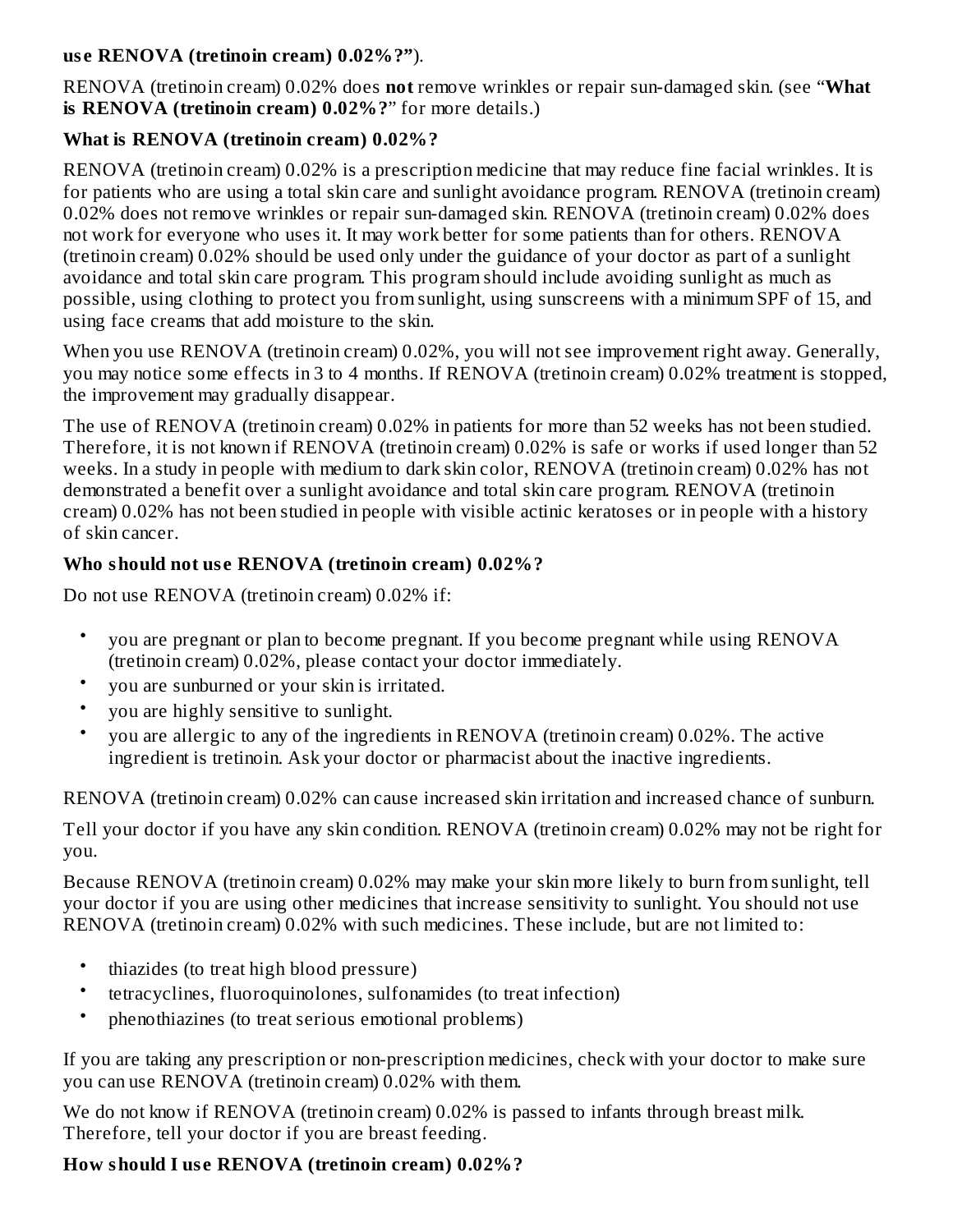Use RENOVA (tretinoin cream) 0.02% as part of a total skin care and sun avoidance program. Follow your doctor's instructions on how to use RENOVA (tretinoin cream) 0.02%. RENOVA (tretinoin cream) 0.02% is usually applied to the face once a day in the evening, following the three steps listed below:

- 1. Gently wash your face with a mild soap.
- 2. Pat the skin dry and wait 20 to 30 minutes before applying RENOVA (tretinoin cream) 0.02%.
- 3. TUBE: Squeeze a small amount of RENOVA (tretinoin cream) 0.02% (the size of a pearl about 1/4 inch or 5 mm diameter) on your fingertip, and apply to your face.

PUMP: Fully depress the pump twice to dispense a small amount of RENOVA (tretinoin cream) 0.02% (the size of a pearl—about 1/4 inch or 5 mm diameter) on your fingertip, and apply to your face.

This should be enough to cover your affected area lightly.

Be especially careful when applying RENOVA (tretinoin cream) 0.02% to avoid your eyes, ears, nostrils, angles of the nose, and mouth. RENOVA (tretinoin cream) 0.02% may cause severe redness, itching, burning, stinging, and peeling if used on these areas.

Using too much RENOVA (tretinoin cream) 0.02% may increase discomfort and skin redness and peeling.

You may use cosmetics 1 hour after applying RENOVA (tretinoin cream) 0.02%. If you do, be sure to clean your face before applying RENOVA (tretinoin cream) 0.02% again. Skin moisturizers should be used at least every morning to protect the treated areas from dryness.

Use sunscreen and wear protective clothing to protect the treated areas from sunlight. If you sunburn easily, or if you spend a lot of time exposed to sunlight, be especially careful to protect your skin.

# **What should I avoid while using RENOVA (tretinoin cream) 0.02%?**

RENOVA (tretinoin cream) 0.02% can make your treated skin more sensitive to sunlight. Therefore, keep out of the sunlight as much as possible and do not use sunlamps. Avoid as much as possible products that can increase skin irritation, such as:

- other skin medicines
- medicated or abrasive (rough) soaps
- permanent wave solutions
- chemical hair removers or waxes
- electrolysis
- products with alcohol, spices, astringents, or lime
- cleaners, shampoos, or cosmetics with a strong drying effect
- other products that may irritate your skin

# **What are the possible side effects of RENOVA (tretinoin cream) 0.02%?**

You may feel brief warmth or stinging on your skin after you use RENOVA (tretinoin cream) 0.02%. Most patients report peeling, dry skin, burning, stinging, itching, and redness. These are usually mild to moderate and occur early in treatment. Contact your doctor if the side effects are a problem.

# **General advice about pres cription medicines**

Medicines are sometimes prescribed for conditions that are not mentioned in patient information leaflets. Only use RENOVA (tretinoin cream) 0.02% to treat the condition that your doctor has prescribed it for. Do not give RENOVA (tretinoin cream) 0.02% to other people. It may harm them.

This leaflet summarizes the most important information about RENOVA (tretinoin cream) 0.02%. If you would like more information, talk with your doctor. You can ask your pharmacist or doctor for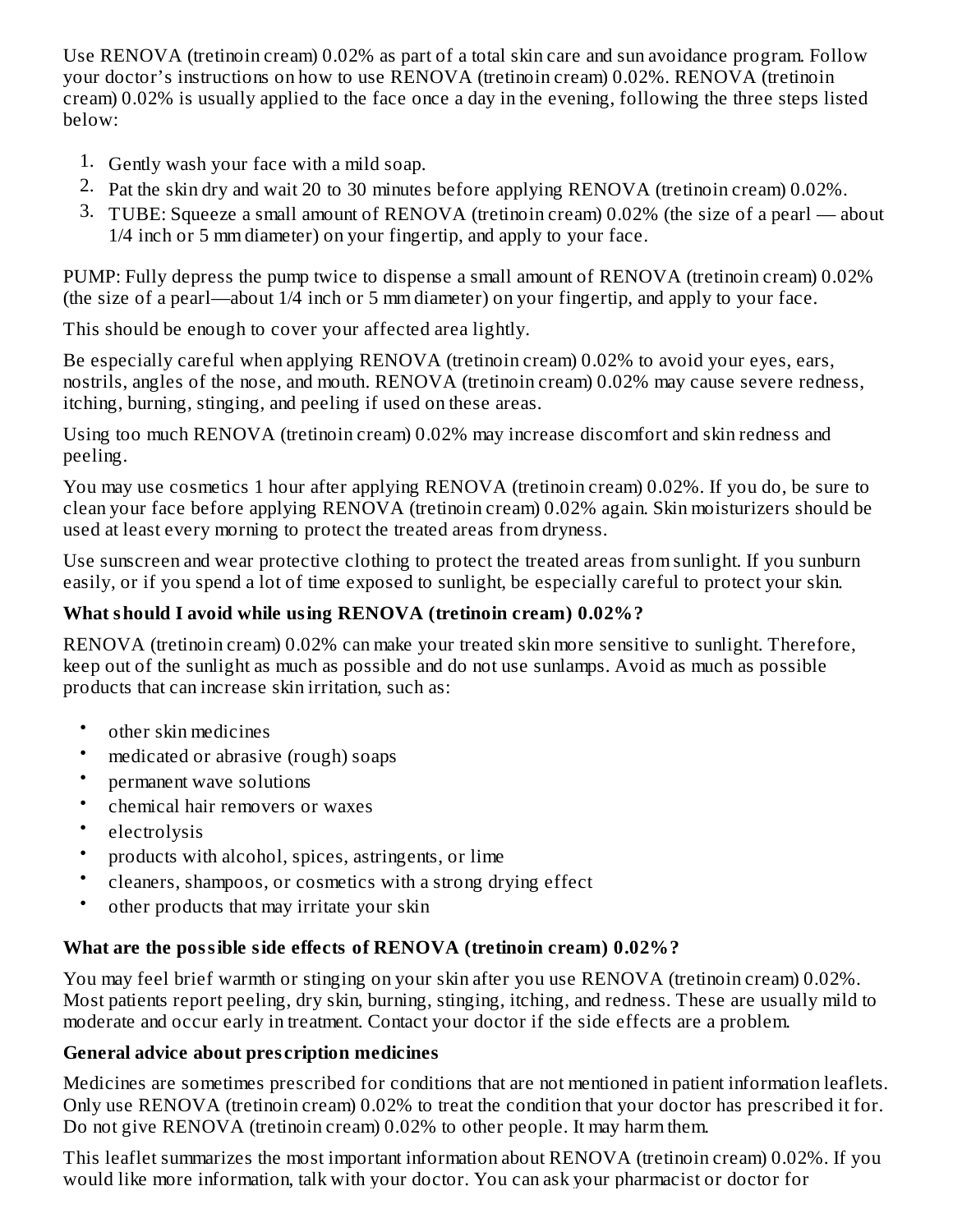would like more information, talk with your doctor. You can ask your pharmacist or doctor. You can ask your ph information about RENOVA (tretinoin cream) 0.02% that is written for health professionals.

**Storage:** Store at 25°C (77°F); excursions permitted to 15° to 30°C (59° to 86°F).

**Manufactured for:** Bausch Health US, LLC, Bridgewater, NJ 08807 USA **Manufactured by:** Bausch Health Companies Inc., Laval, Quebec H7L 4A8, Canada RENOVA is a trademark of Bausch Health Companies Inc. or its affiliates. © 2019 Bausch Health Companies Inc. or its affiliates

Rev. 09/2019

9418703

9418803

**Package/Label Display Panel**

**NDC** 0187-5150-40

**Rx only**

**RENOVA ®**(TRETINOIN CREAM) 0.02%

### TUBE

For Topical Use Only

Net Wt. 40 g

**Ortho Dermatologics**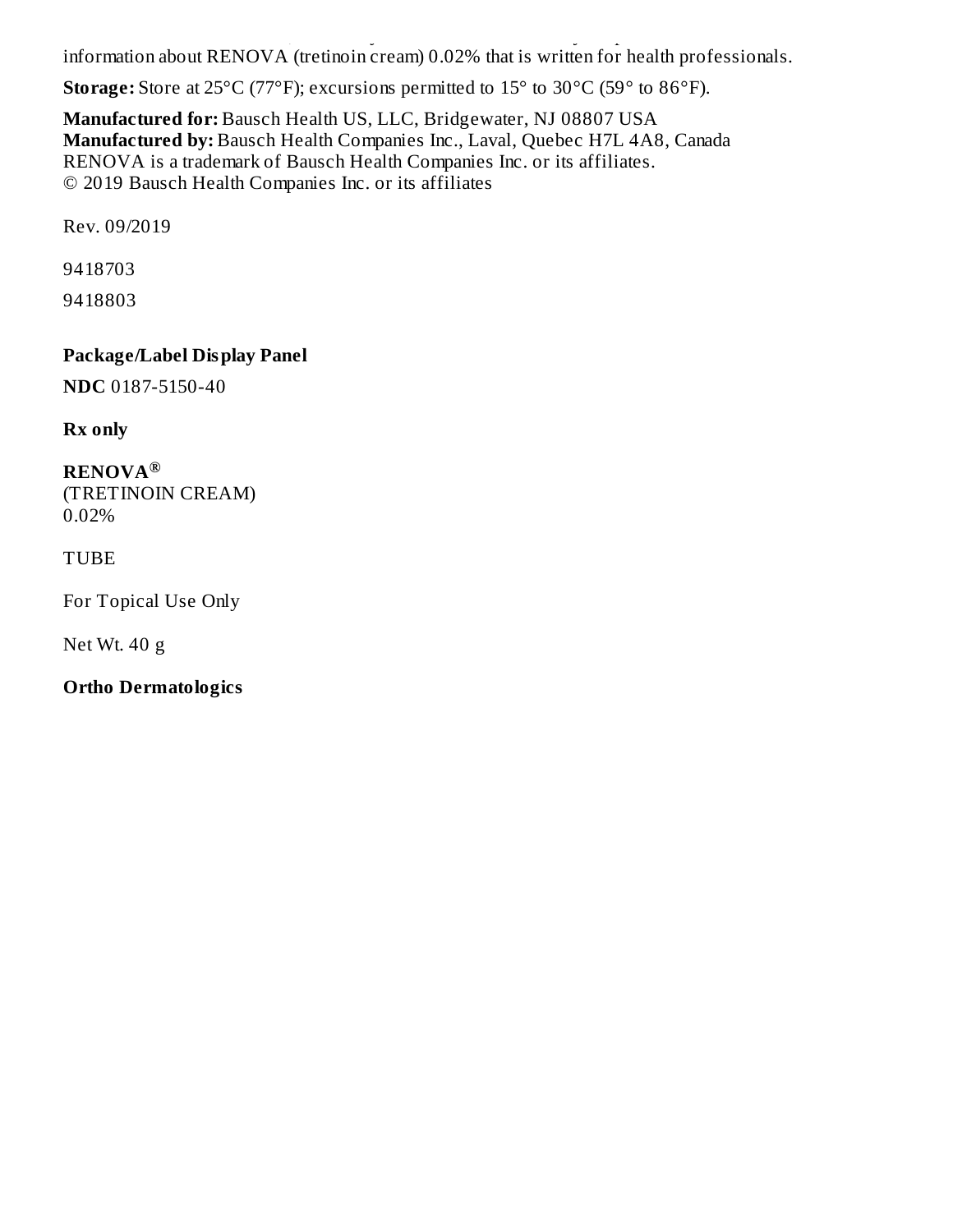

| <b>RENOVA</b>                  |                         |                    |               |
|--------------------------------|-------------------------|--------------------|---------------|
| tretinoin cream                |                         |                    |               |
|                                |                         |                    |               |
| <b>Product Information</b>     |                         |                    |               |
| Product Type                   | HUMAN PRESCRIPTION DRUG | Item Code (Source) | NDC:0187-5150 |
| <b>Route of Administration</b> | <b>TOPICAL</b>          |                    |               |
|                                |                         |                    |               |
|                                |                         |                    |               |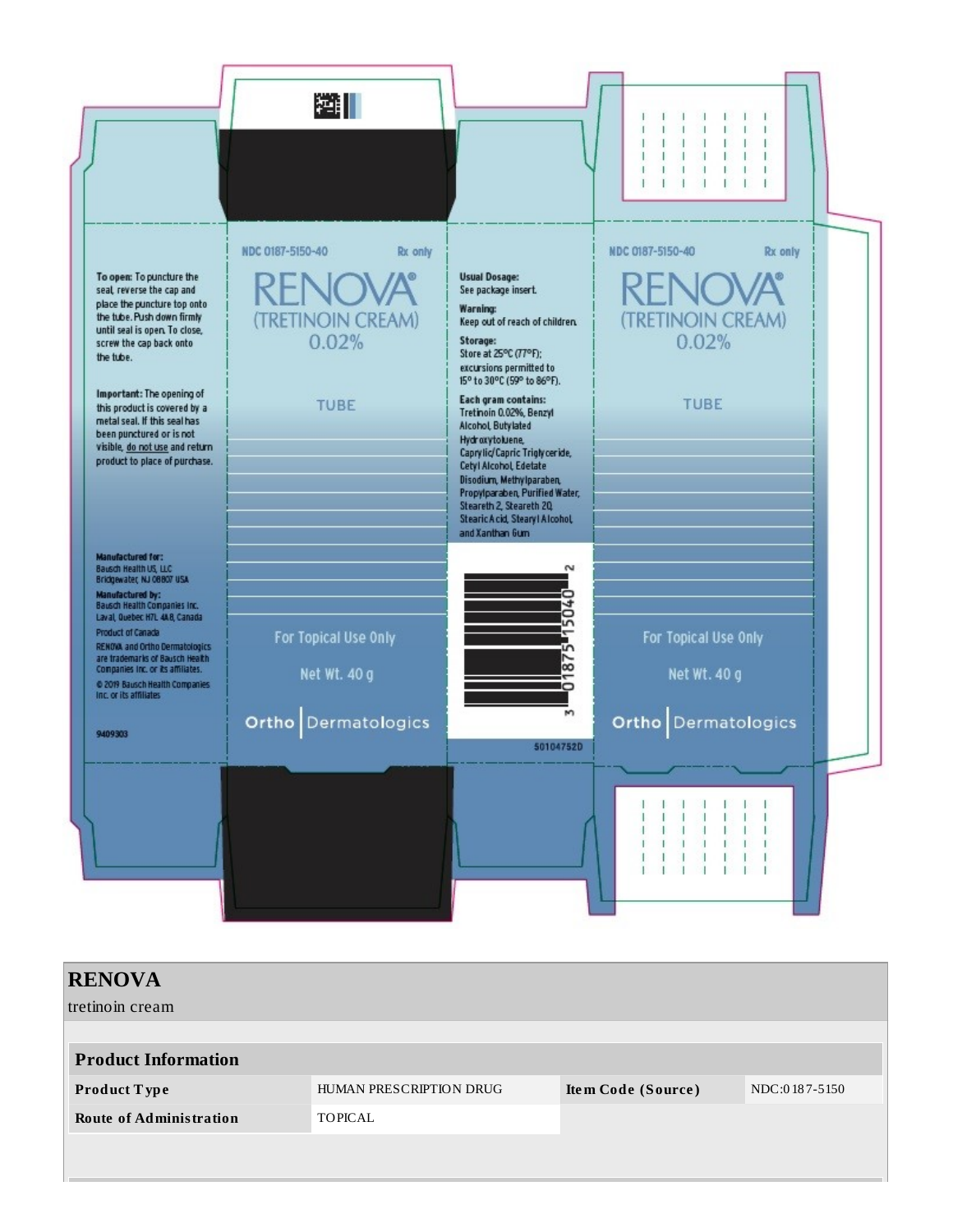|                                                                           | <b>Active Ingredient/Active Moiety</b> |                                                              |                          |                      |
|---------------------------------------------------------------------------|----------------------------------------|--------------------------------------------------------------|--------------------------|----------------------|
|                                                                           |                                        | <b>Ingredient Name</b>                                       | <b>Basis of Strength</b> | Strength             |
| Tretinoin (UNII: 5688UTC01R) (Tretinoin - UNII:5688UTC01R)<br>Tre tino in |                                        |                                                              |                          | $0.2$ mg in 1 g      |
|                                                                           |                                        |                                                              |                          |                      |
|                                                                           | <b>Inactive Ingredients</b>            |                                                              |                          |                      |
|                                                                           |                                        |                                                              |                          |                      |
|                                                                           |                                        | <b>Ingredient Name</b>                                       |                          | Strength             |
|                                                                           | Benzyl Alcohol (UNII: LKG8494WBH)      | Butylated Hydroxytoluene (UNII: 1P9D0Z171K)                  |                          |                      |
|                                                                           |                                        | Medium-Chain Triglycerides (UNII: C9H2L21V7U)                |                          |                      |
|                                                                           | Cetyl Alcohol (UNII: 936JST6JCN)       |                                                              |                          |                      |
|                                                                           | Edetate Disodium (UNII: 7FLD91C86K)    |                                                              |                          |                      |
|                                                                           | Methylparaben (UNII: A2I8C7HI9T)       |                                                              |                          |                      |
|                                                                           | Propylparaben (UNII: Z8IX2SC1OH)       |                                                              |                          |                      |
|                                                                           | Water (UNII: 059QF0KO0R)               |                                                              |                          |                      |
|                                                                           | Stearic Acid (UNII: 4ELV7Z65AP)        |                                                              |                          |                      |
|                                                                           | Stearyl Alcohol (UNII: 2KR89I4H1Y)     |                                                              |                          |                      |
|                                                                           | Steareth-2 (UNII: V56DFE46J5)          |                                                              |                          |                      |
|                                                                           | Steareth-20 (UNII: LOQ8IK9E08)         |                                                              |                          |                      |
|                                                                           | Xanthan Gum (UNII: TTV12P4NEE)         |                                                              |                          |                      |
|                                                                           |                                        |                                                              |                          |                      |
|                                                                           |                                        |                                                              |                          |                      |
| Packaging                                                                 |                                        |                                                              |                          |                      |
|                                                                           |                                        |                                                              | <b>Marketing Start</b>   | <b>Marketing End</b> |
| #                                                                         | <b>Item Code</b>                       | <b>Package Description</b>                                   | <b>Date</b>              | Date                 |
| $\mathbf{1}$                                                              | NDC:0187-5150-<br>20                   | 1 in 1 CARTON                                                | 08/31/2000               |                      |
| $\mathbf{1}$                                                              |                                        | 20 g in 1 TUBE; Type 0: Not a Combination Product            |                          |                      |
| $\overline{2}$                                                            | NDC:0187-5150-<br>40                   | 1 in 1 CARTON                                                | 08/31/2000               |                      |
| $\overline{\mathbf{2}}$                                                   |                                        | 40 g in 1 TUBE; Type 0: Not a Combination Product            |                          |                      |
| 3                                                                         | NDC:0187-5150-<br>60                   | 1 in 1 CARTON                                                | 08/31/2000               |                      |
| 3                                                                         |                                        | 60 g in 1 TUBE; Type 0: Not a Combination Product            |                          |                      |
|                                                                           | 4 NDC:0187-5150-44 1 in 1 CARTON       |                                                              | 08/31/2000               |                      |
| 4                                                                         |                                        | 44 g in 1 BOTTLE, PUMP; Type 0: Not a Combination<br>Product |                          |                      |
| 5                                                                         | NDC:0187-5150-<br>02                   | 1 in 1 CARTON                                                | 08/31/2000               |                      |

| <b>Marketing Information</b> |                                                 |                      |                           |
|------------------------------|-------------------------------------------------|----------------------|---------------------------|
| <b>Marketing Category</b>    | <b>Application Number or Monograph Citation</b> | Marketing Start Date | <b>Marketing End Date</b> |
| <b>NDA</b>                   | NDA021108                                       | 08/31/2000           |                           |

**5** 2 g in 1 TUBE; Type 0 : No t a Combinatio n Pro duct

**Labeler -** Baus ch Health US LLC (831922468)